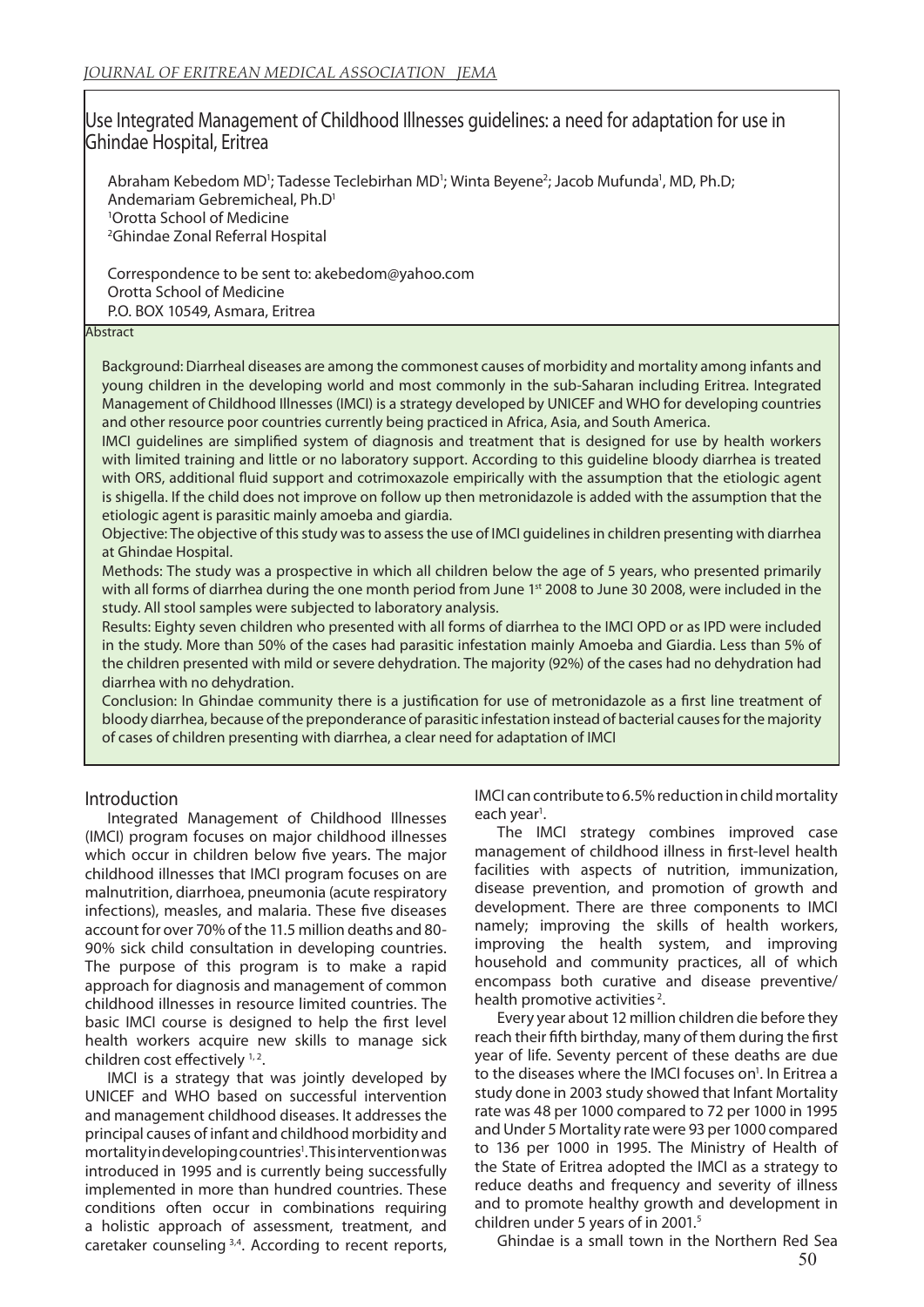#### *JOURNAL OF ERITREAN MEDICAL ASSOCIATION JEMA*

Zoba with a population of about 20,000 people<sup>5</sup>. The town lacks the basic solid waste and sewage management system. Moreover, it has a poor water supply system. According to statistical data from the hospital and from the residents, diarrheal diseases such as amoebiasis and gardiasis have been common since 2000. According to the data from Ghindae hospital for 2007 amoebiasis and giardiasis were respectively ranked fourth and sixth of the top diseases for the OPD under 1 year olds, fourth and fifth respectively among the OPD under 5 years of age, and ameobiasis registered fifth among the IPD under 1 year old. From this data it can be inferred that the burden of ameobiasis and giardiasis among children under 5 years of age is substantial<sup>5</sup>.

The objective of this study was to conduct a prospective study on the pattern of diarrheal diseases on the Ghindae community and assess the use of IMCI guidelines in patients presented with diarrhea at Ghindae Hospital.

## Methods

The study was a prospective study in which all children under five years of age visiting to the IMCI OPD of Ghindae Hospital with diarrhea were included in the study. Children presenting with bloody and non bloody diarrhea had samples of the stool investigated and their results were recorded. Eighty seven children of age under 5 years who primarily presented with bloody and non bloody diarrhea were included for the study starting from June 1, 2008 to June 30, 2008. This period was chosen because diarrheal diseases tend to increase when there is shortage of water during the dry season.

The inclusion criteria for the study were children who were under 5 years of age presenting primarily with diarrhoea to the IMCI OPD of Ghindae Hospital. Children presenting with similar signs and symptoms within 10 days of the initial visit were included as one case for the study, but if it was after 10 days the children were included for the study for the second time. Any patient presenting after completing treatment and remission of symptoms were considered as new cases.

## Results

Eighty seven children aged <5 years were included in the study. Most of them 44 (50.57%) were in the age range of 12- 60 months, whereas 38 (43.67%) and 5 (5.74%) were in the range of 6-12 months and less than 6 months old, respectively. Fifty three were males and 34 females. Of all the cases, 80.49% were from Ghindae whereas 19.54% were from outside Ghindae but from neighbouring areas such as Dongollo, Shieb, and Metkel Abiet. The cases were distributed as follows; 45 (51.7%), 14(16.09%) and 11(12.64%) from administrative zones 1, 2 and 3, respectively.

In 49 (55.17%) of the cases abdominal parasites were identified in their stool, whereas in the rest were negative (Figure 1). Eighty (91.95%) had diarrhea with no dehydration, 3 (3.44%) and 4(4.49%) had diarrhea with some and severe dehydration, respectively.

Twenty six children (29.88%) had secondary

diagnoses such as pneumonia, malnutrition and acute respiratory infection.

| Table 1: Results of Stool Examination |                                         |                                       |                                          |                                   |                                                |
|---------------------------------------|-----------------------------------------|---------------------------------------|------------------------------------------|-----------------------------------|------------------------------------------------|
| Age                                   | Entamoeba<br>hystolytica<br>trophozoite | Giardia<br>lamblia<br>tropho<br>zoite | Giardia + $d$<br>Entameoba<br>hytolytica | Amoeba<br>+Giardia<br>$+$ H. nana | <b>No</b><br>Abdo<br>minal<br>parasite<br>seen |
| <6<br>month                           | 1                                       | $\Omega$                              | $\Omega$                                 | $\mathbf{0}$                      | 4                                              |
| $6-12$<br>months                      | 11                                      | $\overline{4}$                        | 1                                        | 3                                 | 19                                             |
| $12 - 60$<br>months                   | 8                                       | 8                                     | 3                                        | 9                                 | 16                                             |
| Total                                 | 20<br>22.9%                             | 12(13.<br>7%                          | 4(4.5)<br>$\%$                           | 12(13.7<br>$\%$                   | 39                                             |
| Perc<br>entage                        | 55.17%                                  |                                       |                                          |                                   | 44.8%                                          |

## **Discussion**

Diarrhoeal diseases are still continuing to be among the major cause of morbidity and mortality in children among the developing countries including Eritrea. Eighty seven children who presented with all forms of diarrhea to the IMCI OPD or as IPD were included in the study. More than 50% of the cases had parasitic infestation mainly Amoeba and Giardia. Less than 5% of the children presented with mild or severe dehydration. The majority (92%) of the cases had diarrhea with no dehydration suggesting appropriate implementation of IMCI at the community level.

IMCI is a cost effective strategy targeted against common ailments afflicaiting children in resource poor countries. The targeted diseases are diarrhea, pyrexial illness and malnutrition the cumulative control of which will lead to the attainemtn of millennium development goal (MDG) 4. There community based and health facility based components of the strategy. This study focused at the management of diaarhea in Ghindae Hospital.

Recent evidence suggests that many improved drinking water supplies suffer from poor reliability 7. Many studies have reported the results of interventions to reduce illness through improvements in drinking water, sanitation facilities, and hygiene practices in less developed countries 8,9. Improvements in water disinfection and behaviour had a huge impact in reducing diarrhea diseases in a recent report 10. The microbiological causes of diarrhea have diverse geoecological variation. Some studies have reported predominance of viruses such as rota virus while others have found bacteria such as slamonella, E. coli and shigella camplylobacter taking the lion's share of the causes, while others have found parasitic infestations.

In the management of diarrheal diseases according to the IMCI guideline there is no clear indication for stool examination. Bloody diarrhea in young children under 5 years old is presumed to be due to shigellosis and as a result affected children are empirically started